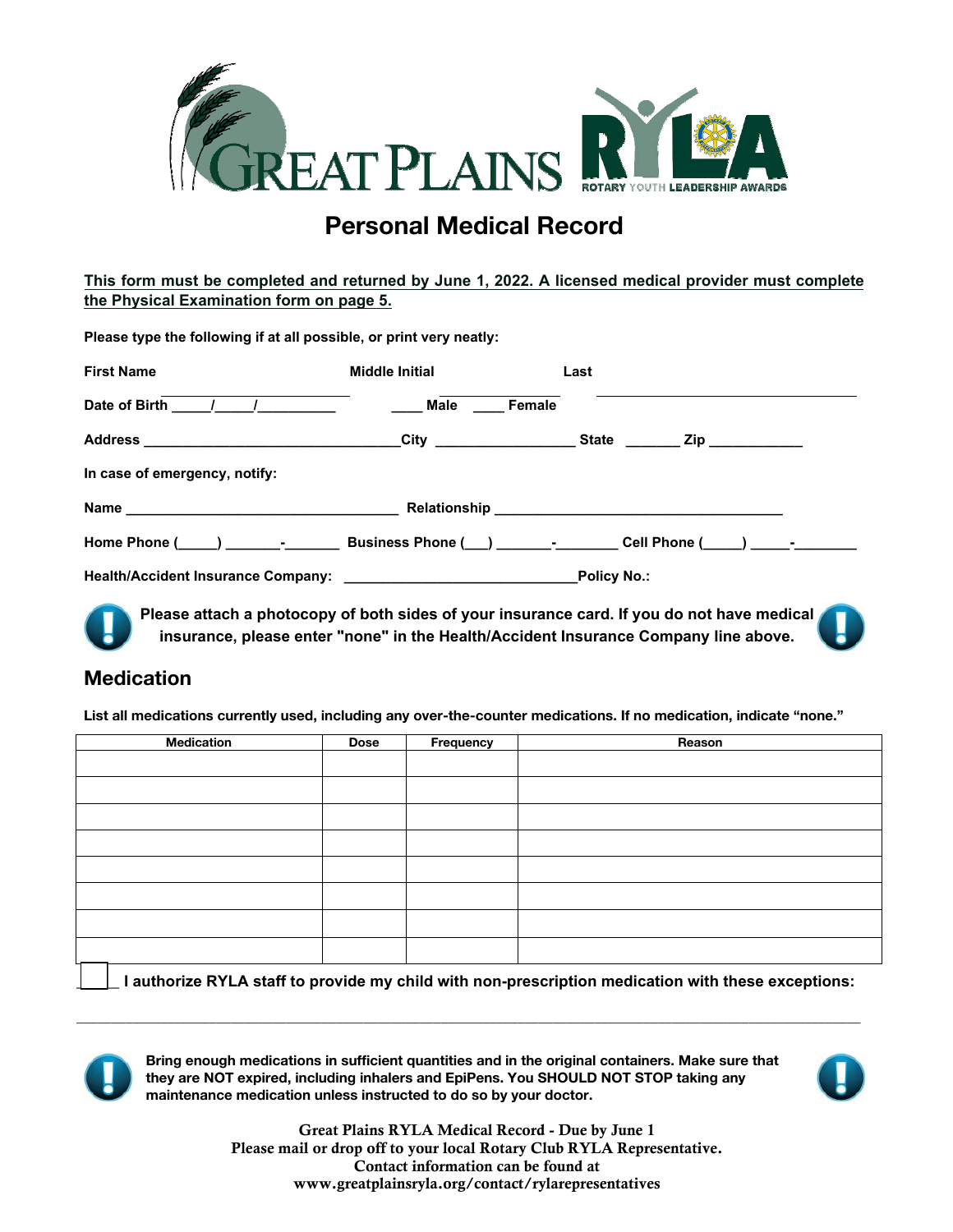#### **Immunizations**

**The following immunizations are recommended by Great Plains RYLA. Tetanus immunization is required and must have been received within the last 10 years. For each item, indicate if you have been immunized, the date of the immunization (MM/YY), if you have had the disease, and the date (MM/YY).** 

| Immunized?                                                                                 |           | <b>Immunization</b>   | Date (MM/YY)         | Had<br>Disease? |     | Date (MM/YY) |  |
|--------------------------------------------------------------------------------------------|-----------|-----------------------|----------------------|-----------------|-----|--------------|--|
| <b>Yes</b>                                                                                 | <b>No</b> |                       | (Must provide dates) | Yes             | No. |              |  |
| Exemption to immunizations claimed (exemption form required in this medical form required) |           |                       |                      |                 |     |              |  |
|                                                                                            |           | <b>Tetanus</b>        |                      |                 |     |              |  |
|                                                                                            |           | <b>Pertussis</b>      |                      |                 |     |              |  |
|                                                                                            |           | <b>Diphtheria</b>     |                      |                 |     |              |  |
|                                                                                            |           | Measles/mumps/rubella |                      |                 |     |              |  |
|                                                                                            |           | Polio                 |                      |                 |     |              |  |
|                                                                                            |           | Chicken pox           |                      |                 |     |              |  |
|                                                                                            |           | <b>Hepatitis A</b>    |                      |                 |     |              |  |
|                                                                                            |           | <b>Hepatitis B</b>    |                      |                 |     |              |  |
|                                                                                            |           | <b>Meningitis</b>     |                      |                 |     |              |  |
|                                                                                            |           | Influenza             |                      |                 |     |              |  |
|                                                                                            |           | Other (i.e., HIB)     |                      |                 |     |              |  |

#### **Medical History**

**Do you currently have or have you ever been treated for any of the following?** 

| <b>Yes</b> | <b>No</b> | <b>Condition</b>                                     | <b>Explain</b>                 |
|------------|-----------|------------------------------------------------------|--------------------------------|
|            |           | <b>Asthma</b><br>Last attack:                        |                                |
|            |           | Diabetes Last HbA1c: 1. %                            |                                |
|            |           | Hypertension (high blood pressure)                   |                                |
|            |           | Heart disease/heart attack/chest pain/heart murmur   |                                |
|            |           | <b>Stroke/TIA</b>                                    |                                |
|            |           | Lung/respiratory disease                             |                                |
|            |           | Ear/eyes/nose/sinus problems                         |                                |
|            |           | Muscular/skeletal condition/muscle or bone issues    |                                |
|            |           | Menstrual problems (women only)                      |                                |
|            |           | Psychiatric/psychological and emotional difficulties |                                |
|            |           | Behavioral/neurological disorders                    |                                |
|            |           | <b>Bleeding disorders</b>                            |                                |
|            |           | <b>Fainting spells and dizziness</b>                 |                                |
|            |           | <b>Thyroid disease</b>                               |                                |
|            |           | Kidney disease                                       |                                |
|            |           | Blood disorders/sickle cell disease                  |                                |
|            |           | Seizures Last seizure: / /                           |                                |
|            |           | Obstructive sleep apnea/sleep disorders              | Use CPAP:<br><b>Yes</b><br>No. |
|            |           | Abdominal/stomach/digestive problems                 |                                |
|            |           | <b>Surgery</b>                                       |                                |
|            |           | Serious injury                                       |                                |
|            |           | <b>Excessive fatigue</b>                             |                                |
|            |           | List any other medical conditions not covered above  |                                |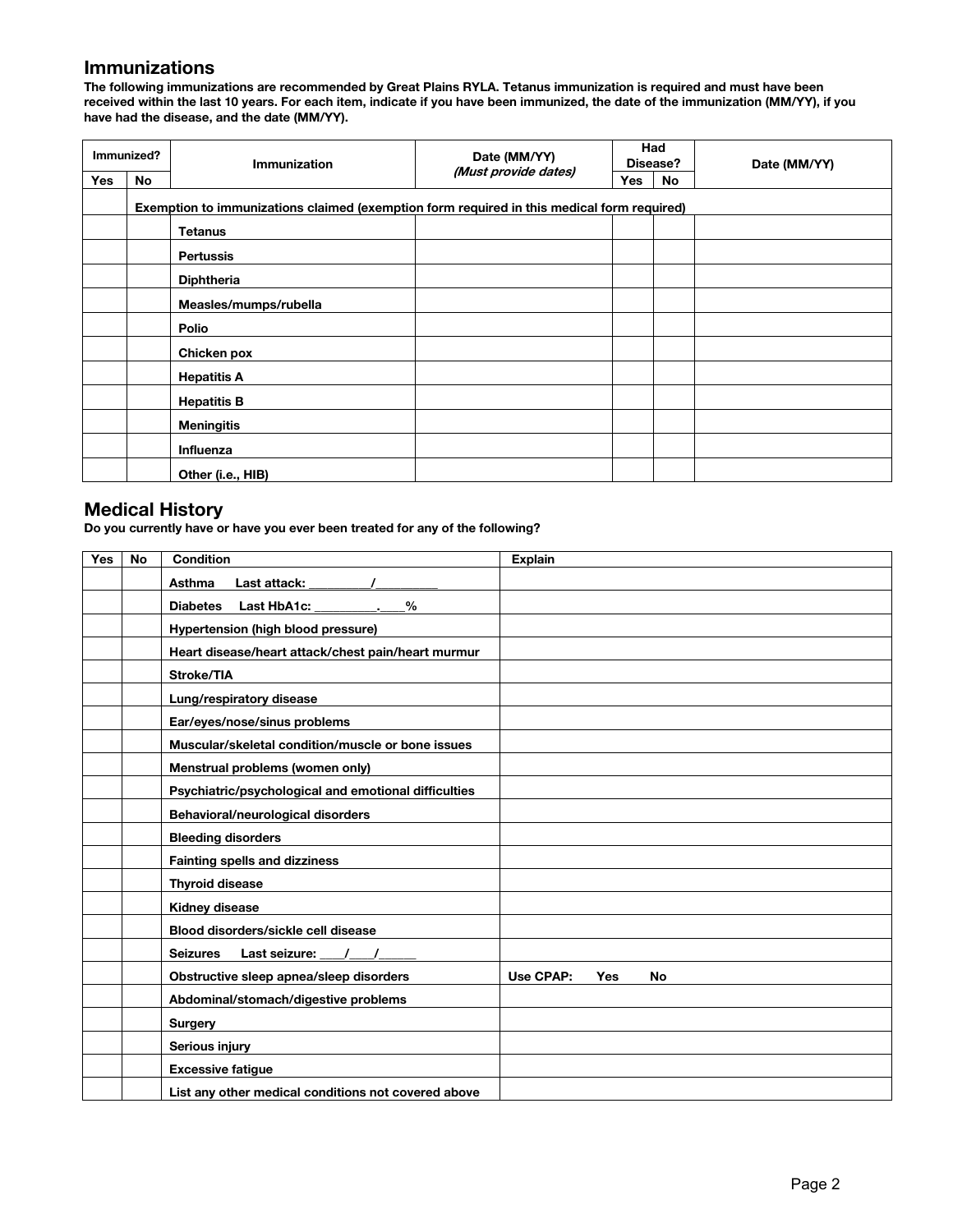## **Informed Consent, Release Agreement, and Authorization**

I understand that participation in RYLA activities involves the risk of personal injury, including death, due to the physical, mental, and emotional challenges in the activities offered. Information about those activities may be obtained from the RYLA Coordinator. I also understand that participation in these activities is entirely voluntary and requires participants to follow instructions and abide by all **applicable rules and the standards of conduct.** 

**I further understand, that failure to comply with all RYLA rules and instructions from RYLA staff and/or possession of tobacco, alcohol, vaping supplies, and/or illegal drugs may result in the removal of my child from participation in camp activities. I agree to pick my child up from camp as soon as possible after their removal.**

In case of an emergency involving my child, I understand that efforts will be made to contact the individual listed as the emergency medical contact. In the event that this person cannot be reached, permission is hereby given to the medical provider selected by the RYLA Chair or Coordinator to secure proper treatment, including hospitalization, anesthesia, surgery, or injections of medication for me or my child. Medical providers are authorized to disclose protected health information to the adult in charge, camp medical staff, **camp management, and/or any physician or health-care provider involved in providing medical care to the participant. Protected Health**  Information/Confidential Health Information (PHI/CHI) under the Standards for Privacy of Individually Identifiable Health Information, 45 C.F.R. §§160.103, 164.501, etc. seq., as amended from time to time, includes examination findings, test results, and treatment provided for purposes of medical evaluation of the participant, follow-up and communication with the participant's parents or guardian, and/or **determination of the participant's ability to continue in the program activities.**

(If applicable) I have carefully considered the risk involved and hereby give my informed consent for my child to participate in all activities offered in the program. I further authorize the sharing of the information on this form with any RYLA volunteers who need to **know of medical conditions that may require special consideration in conducting RYLA activities.** 

With appreciation of the risks associated with programs and activities, on behalf of my child, I hereby fully and completely release and waive any and all claims for personal injury, death, or loss that may arise against the RYLA, Rotary District 5630, Rotary District 5610, **Rotary International, related parties, or other organizations associated with any program or activity.** 

I also hereby assign and grant to the RYLA program, as well as their authorized representatives, the right and permission to use and **publish the photographs/film/videotapes/electronic representations and/or sound recordings made of me or my child at all RYLA**  activities, and I hereby release the RYLA program, District 5630, District 5610, Rotary International, related parties, or other organizations associated with the activity from any and all liability from such use and publication. I further authorize the reproduction, **sale, copyright, exhibit, broadcast, electronic storage, and/or distribution of said photographs/film/videotapes/electronic**  representations and/or sound recordings without limitation at the discretion of the RYLA program, and I specifically waive any right to **any compensation I may have for any of the foregoing.** 

**Due to the nature of programs and activities, the RYLA program cannot continually monitor compliance of program participants or any limitations imposed upon them by parents or medical providers. However, so that volunteers can be as familiar as possible with any limitations, list any restrictions imposed on a child participant in connection with programs or activities below.** 

**\_\_\_ None \_\_\_ List restrictions, if any \_\_\_\_\_\_\_\_\_\_\_\_\_\_\_\_\_\_\_\_\_\_\_\_\_\_\_\_\_\_\_\_\_\_\_\_\_\_\_\_\_\_\_\_\_\_\_\_\_**

### **I certify that the information contained in this medical form is accurate. I understand that, if any information we have provided is found to be inaccurate, it may limit and/or eliminate the opportunity for participation in any event or activity.**

| <b>Participant's Printed Name</b> | <b>Participant's Signature</b> |
|-----------------------------------|--------------------------------|
|                                   |                                |

**Parent/guardian's signature \_\_\_\_\_\_\_\_\_\_\_\_\_\_\_\_\_\_\_\_\_\_\_\_\_\_\_\_\_\_\_\_\_\_\_\_\_\_\_\_\_\_\_\_\_\_\_\_\_ Date /\_\_\_\_\_\_/\_\_\_\_\_\_\_\_**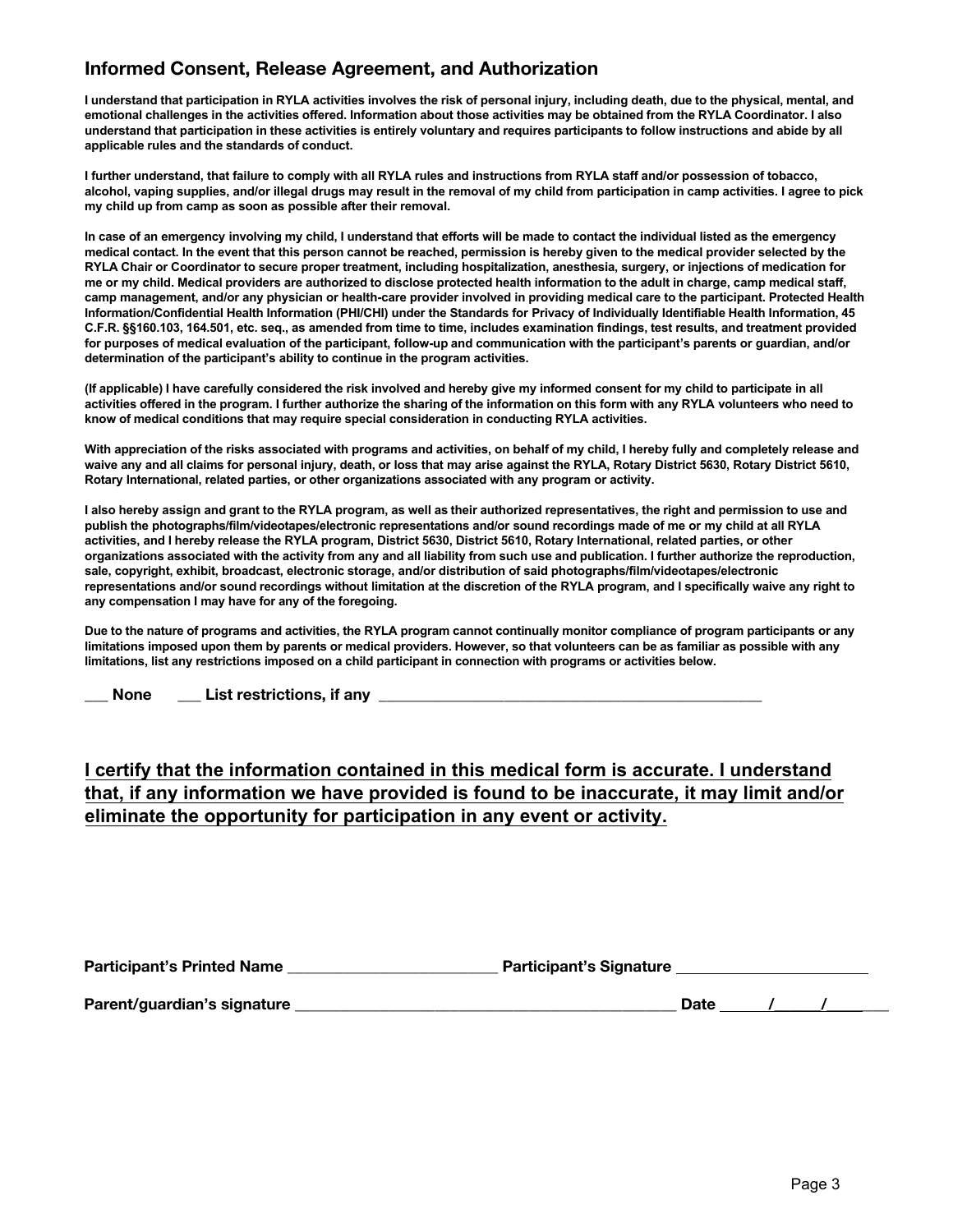#### **Immunization Exception Request**

**The information below is only needed if immunization exception request is needed.** 

**On religious, philosophical, or medical grounds, I request exemption for my child from all vaccinations and/or immunizations required by Great Plains RYLA for attendance to Great Plains RYLA Camp operated by Rotary District 5630 and District 5610 . I understand that a medical evaluation and screening by a licensed health-care practitioner is necessary to reduce the possibility of exposing other camp participants to a communicable disease.** 

**In consideration of these exemptions, I understand that I accept complete responsibility for the health of my child, and I hereby release and agree to hold harmless Rotary District 5630 and Rotary District 5610 and any of its officers, agents, and representatives from any liability that might arise during RYLA activities by virtue of this exemption. It is further understood that should an emergency arise,** 

| will be notified immediately. In the event that this contact cannot be located immediately, Great Plains RYLA<br>authorities may take such temporary measures as they deem necessary. |                           |
|---------------------------------------------------------------------------------------------------------------------------------------------------------------------------------------|---------------------------|
| <b>Participant signature</b>                                                                                                                                                          | Parent/guardian signature |
| Date: $/$ / /                                                                                                                                                                         |                           |
|                                                                                                                                                                                       |                           |
|                                                                                                                                                                                       |                           |
|                                                                                                                                                                                       | State <u>Zip Zip</u>      |